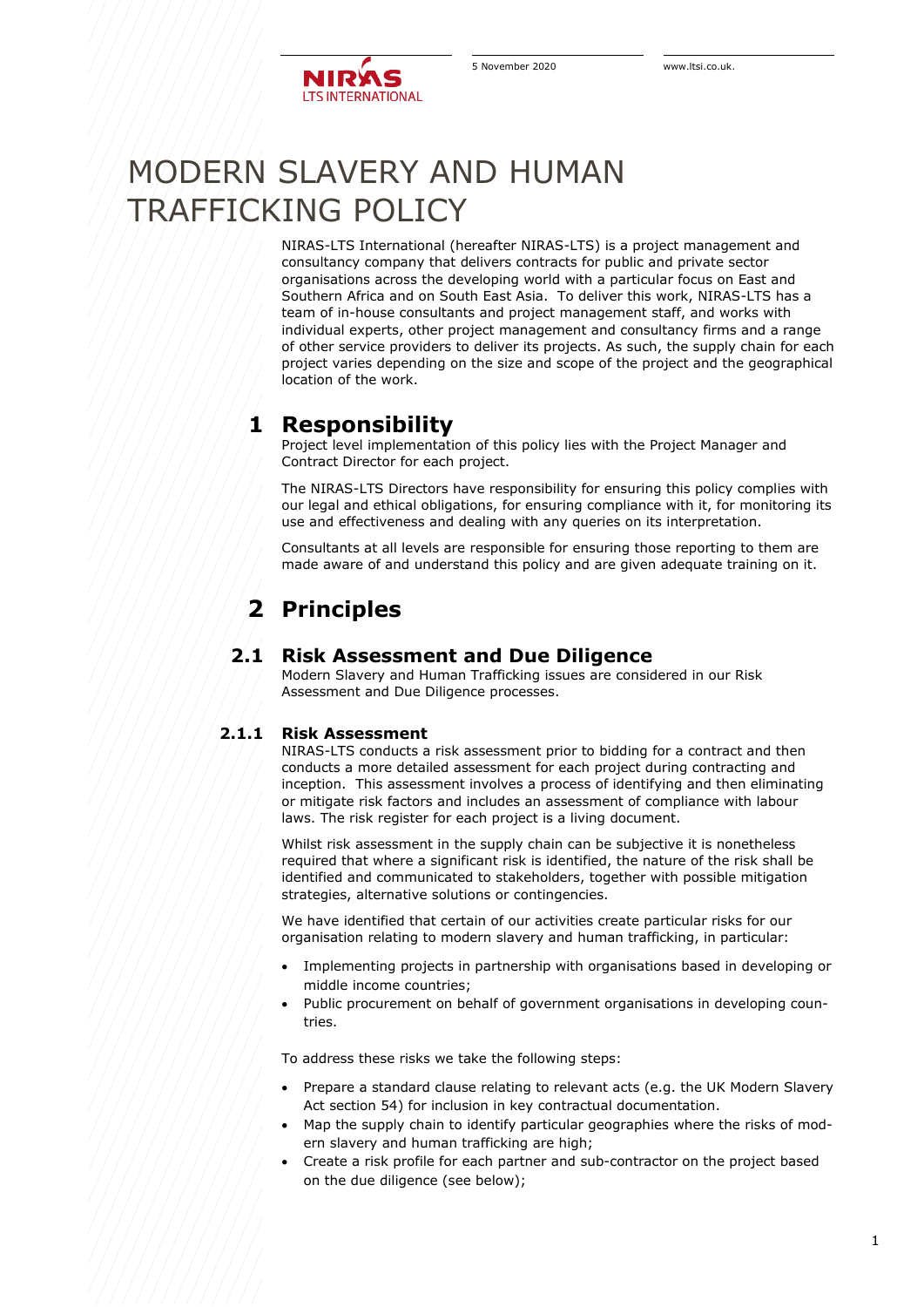

- Evaluate the modern slavery and human trafficking risks of each new contractor, in addition to an evaluation of their performance relating to general human rights and social responsibility;
- Record the risks and appropriate risk mitigation measures in the project risk matrix;
- If the risks are high, take steps to provide access to a training programme for the project manager and long term sub-contractors operating on the project;

The Project Manager, supported by the Contract Director, are responsible for risk assessment and management on their projects.

#### **2.1.2 Due Diligence**

NIRAS-LTS undertakes due diligence when considering new consultants or company partners. All supply chain partners/sub-contractors are required to complete a due diligence questionnaire which covers key compliance areas about the organisation or individual, labour practice, health and safety, duty of care and conflict of interest, in order to identify any problems prior to entering into a contractual agreement.

All partners/sub-contractors must confirm that they understand and adhere to the compliance requirements of our clients' and NIRAS-LTS's policies.

All personnel on a project are paid a daily rate, which is above the minimum wage or legal requirements in the country of operation or origin. NIRAS-LTS subcontractors' rates of pay are documented in their contracts. Monitoring of timesheets ensures that sub-contractors are compensated appropriately for their time. Where local companies, communities and/or people are involved in a project, level of effort and local rates of pay, based on benchmarking in compliance with local labour laws are established before contracts or rates of pay are agreed, so that it is possible to check that the rates are compliant. Sub-contractors are required to do likewise.

#### **2.1.3 Training**

All employees will receive training on how to implement and adhere to this policy, this is a component part of wider ethical training. Certain subcontractors operating in areas or circumstances that are deemed by any NIRAS-LTS Director to be at high risk or where required by a client, will also receive training, or will have to confirm that they have already received sufficient training.

Our zero-tolerance approach to modern slavery and human trafficking must be communicated to all subcontractors, suppliers, agents and other business partners at the outset of our relationship.

### **3 Policies relevant to Modern Slavery and Human Trafficking**

NIRAS-LTS operates the following policies that incorporate modern slavery and other human rights issues into them. Collectively these aim to prevent slavery and human trafficking in our projects.

**Code of conduct:** The organisation's code makes clear to employees the actions and behaviour expected of them when representing the organisation. The organisation strives to maintain the highest standards of employee and subcontractor conduct and ethical behaviour when operating abroad and managing its supply chain

**Equal Opportunities and Fair Treatment:** NIRAS-LTS is committed to active Equal Opportunities and Fair Treatment policies, from recruitment and selection through to training and development, appraisal, promotion and finally to retirement.